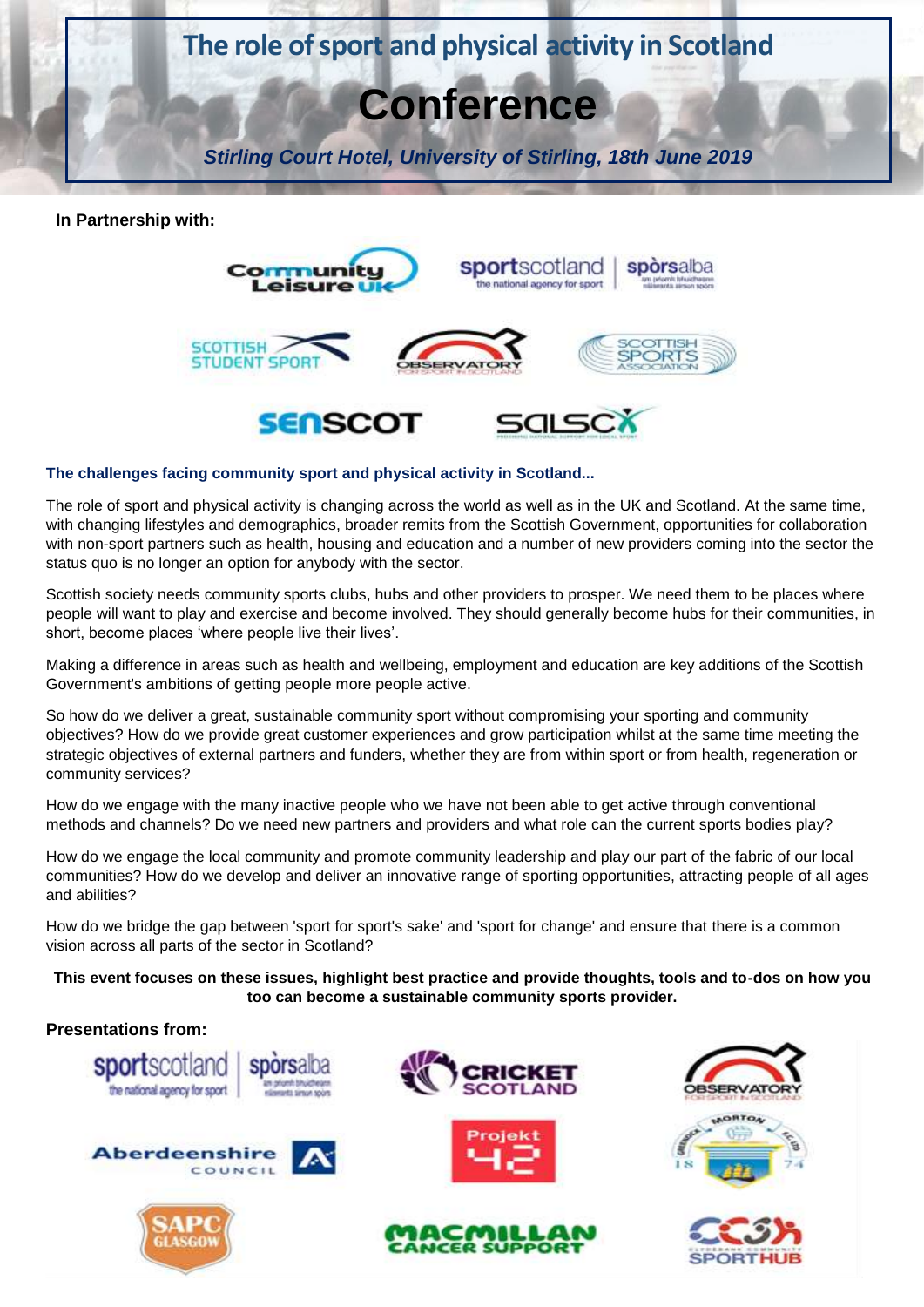## **8.45 - 9.30 Registration and Tea/Coffee**

# **9.30 - Welcome and introduction, Chair, Svend Elkjaer**

Svend Elkjaer is founder and director of the Sports Marketing Network, a leading consultancy and information provider with community sport and physical activity. Being described as 'a positive disruptor' Svend has worked across the UK and Denmark with all types of providers and funders helping them to become vibrant, visible and viable.

#### **9.40 Presenting sportscotland's new strategy**

#### **Presenter to be announced**

sportscotland will update the conference on their new corporate strategy. SPORT FOR LIFE celebrates how everyone in Scotland can benefit from sport. It's a strong message that builds on our existing corporate plan and reflects the feedback from last summer's consultation with partners. As the national agency for sport our role is to make sure that sport plays its part in a thriving Scotland. We do this by influencing, informing and investing in the organisations and people who deliver sport and physical activity. We believe in a world class sporting system that makes the best use of Scotland assets and adapts to change, helping the people of Scotland take part in sport at the level they choose. At the conference sportscotland will present this new strategy and how they will work with partners to help the people of Scotland get the most out of our sporting system.

#### **10.10 How sports bodies and clubs will have to change**

#### **Malcolm Cannon, CEO, Cricket Scotland**

The world of sport is no different from the world of technology or commerce where the rate of change is increasing all the time. Governing bodies and clubs must not only have the appetite for change, but must also implement these changes and adaptations or they will struggle to exist. The competition for young people's time and money has never been greater, and sport is under increasing pressure not only from other past-times such as social media, TV and E-games but more importantly, from inactivity!

The social aspect needs to get greater emphasis and innovative thought needs to be applied to sports in order to develop simpler entry-points, a faster endorphin hit, greater engagement and to drive the mental health, leadership, teamwork and communication qualities that derive from playing any sport. While budgets are frequently threatened, these changes also have to be delivered with a weather-eye on ROI! All sounds so simple!

Malcolm Cannon is an experienced chief executive who has led businesses in the retail and property sectors. His earlier career was in the whisky and pharmaceutical industries. He holds Non-Executive Director roles on 3 companies and is a trustee of the cricket charity, Beyond Boundaries.

Educated at St Andrews University, he is a self-confessed "sports nut" who has also woven amateur singing and dancing into his life in recent years.

# **10.40 Coffee break**

#### **11.00 Is deep-dive research the missing link to more active Scottish communities?**

#### **David Ferguson, Executive Director, The Observatory for Sport in Scotland**

Research is everywhere; 'evidence' is in front of your eyes. That may be the case for those closely involved in sport and physical activity but what about those who are not? How do people with 'adverse sporting experiences' in childhood come back to sport? How do people in communities where poverty is a huge barrier to physical activity develop an appreciation of the mental health, social inclusion and resilience benefits sport can bring? How do government officials and ministers who have little experience of or involvement with sport shape policy that engages people and genuinely improves Scotland's health?

One answer is through high-quality, academic research. The Observatory for Sport in Scotland was launched in 2016 to bring the research-led analysis and advocacy prevalent in sporting countries across the world to Scotland, and help government, sports bodies, education and health to better identify and grasp the wide-ranging and long-term benefits sport can bring to all ages and all communities.

David Ferguson took over as the Executive Director for the OSS in January, 2019, after a 30-year career in journalism and communication/public affairs, and is an active community sport coach.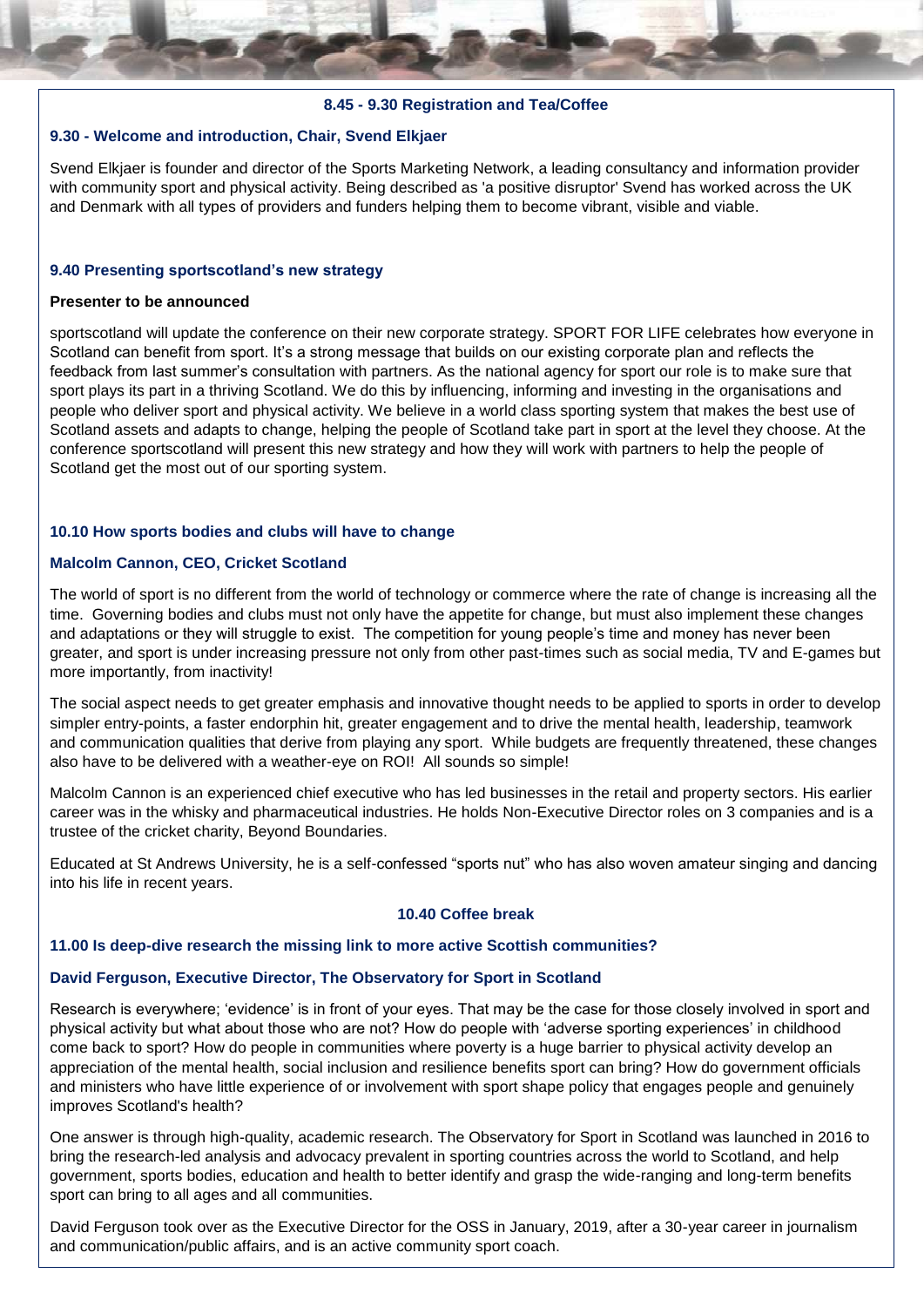#### **11.30 Live Life Aberdeenshire – How we are changing the way we work**

# **Andrew Miller, Active Communities Manager, Aberdeenshire Council and Fraser Govan, Active Communities Officer, Aberdeenshire Council**

Aberdeenshire Council launched a new business unit in January 2019 to be more dynamic in its strategic leadership and direction of Culture & Sports Services. By reviewing all areas of work we are seeking to transform services through change, innovation and improvement. We are challenged to think differently and find new ways of collaborative working with clubs and partners which will be more sustainable for the future. Our strategic priorities are on Health and Wellbeing; Diversity and Equality; Stronger Communities and Opportunity and Achievement. So how do we do this better in a large rural community with 9 Community Sports Hubs, improve collaboration with governing bodies with a shared interest and develop lasting increases in participation. What do our communities want and how can we deliver on this?

Andrew Miller has been a sports development professional for 31 years in Aberdeenshire, in multiple roles including partnerships, special projects, event management, sponsorship specialist, DofE Manager, a former UK Quest Assessor, Sports Council Secretary and SALSC National Panel Member. He is a BASI Nordic Instructor and involved with British Nordic Development Squad Committee

Fraser Govan has been involved in both specific and generic sports development for 31 years starting in England before moving to Angus and then Aberdeenshire. A former UK Quest Assessor and author of the Aberdeenshire clubCAP accreditation scheme, Fraser's lead role in Aberdeenshire is partnership working with third sector agencies and governing bodies, Community Sports Hubs & club development, specific sports and targeted diversionary work. He is a senior UKCC tutor and national squad coach for basketballscotland.

#### **12.00 Projekt 42**

#### **Sara Hawkins, founder of Projekt 42, a non-profit community gym in EdinburghClubSport Aberdeen**

The gym aims to make social prescribing the most popular form of treatment for depression, anxiety and stress. The charity delivers the UK's only Physical Active Counselling programme to help people make sustainable positive changes in their lives. Since May 2017, over 40,000 class bookings made, and to the unique circular revenue model, over 600 4 week fitness, yoga and meditation free passes have been issued to community members, over 500 hours of free fitness classes have been provided, 2660 volunteer hours have been provided by qualified fitness instructors, 9 community members who were unemployed and who were struggling with depression, anxiety or stress completed fitness training paid for by the charity. Recently Projekt 42 has launched • the UK's only transgender fitness classes that provide a safe space for members of the LGBTQIP+ community to work towards better mental and physical health• senior fitness groups that bring together senior citizens to work on strength and balance, Walk and Talk' courses, which are walking groups that are to be delivered by qualified person-centred counsellors, • exercise through cancer rehab classes• a Youth Fitness Club that provides free access to over 70 hours a week of fitness, yoga and sports such as Muay Thai.

Sara Hawkins is a LLB Law graduate with an MSc in Finance & Banking Regulation with several years' experience working in financial services. After being diagnosed with PTSD in 2012, Sara left the financial services to build a new community gym, Projekt 42.

#### **12.30 How Morton in the Community are creating a healthier and more prosperous community**

# **Nick Thow, Employability Project Manager and Ross McLaren, Employability Project Worker, Greenock Morton Community Trust**

Morton in the Community has delivered community projects for the benefit of Inverclyde since March 2013. Using the power of football, the Greenock Morton Football Club brand and being located in the football stadium as hooks to engage participants, we create inclusive programmes that engage people of all ages and abilities. Their vision is to create a healthier and more prosperous community in Inverclyde, and we work in sport, health, education and employability. 50% of their programmes don't directly involve football, and we support participants between the ages of 18 months to 98 years old. They have made a conscious decision to change the way we generate income, moving away from relying on funders. Instead, they consider the partners they work with to be customers, and create new programmes, often from scratch, which are tailored to both their needs and the needs of the groups/individuals they support.

Nick Thow was a lawyer for fifteen years before changing career in 2014. Since joining last September, he has expanded Morton in the Community's employability work, incorporating health & wellbeing into the team's remit..

Ross McLaren started off as a volunteer coach with Morton Community in early 2014, whilst studying Sports Development at University. He progressed through the coaching pathway before joining full time in summer 2017 as Employability Project Worker.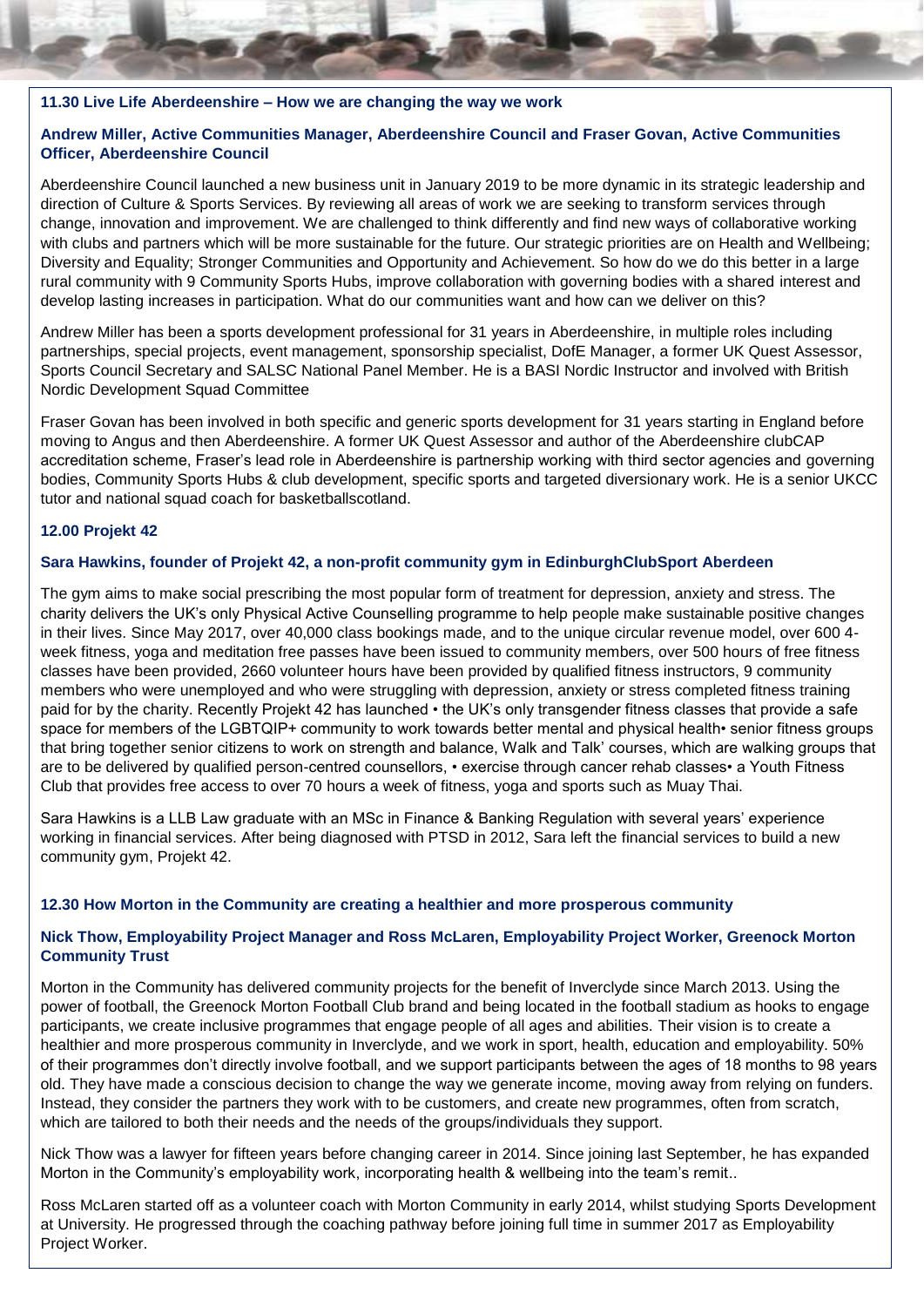## **13.00 Lunch**

#### **14.00 How SAPC Community Sports Hub provides opportunities to the community to take part in physical activity, sport and complementary activities**

#### **Tom Buik, Founder of SAPC Community Sports Hub**

SAPC Community Sports Hub was created to provide free sport, help embrace diversity and improve the lives of young people and their families in Glasgow South. The hub promotes healthy lifestyles and aims to reduce nuisance crime, isolation and negative behaviour through community engagement in sport. There is a big emphasis on creating opportunities, particularly for young people, with half of the committee aged 18 years or under.

The presentation will cover how to engage the community, so they believe your words through your positive actions. Young people do want to play it is just their play area has been taken away from them as a result of congestion, technology and so many distractions since the internet came online.

You have to gain trust of people young and old, create structure and let people believe and see you deliver on your promises. The SAPC looks to give hope, develop and support people as that what builds a community.

In the past few years the SAPC Community Sports Hub has been recognised for all its varied activities and achievements by the Sports Council of Glasgow, Glasgow Sport, Glasgow Netball Association, Active Scotland Division and Team Scotland.

Tom Buik is a father, an experienced and qualified NHS project manager and community sports coach. He is a member of the Institute of Leadership and Management and the founder of award winning SAPC Community Sports Hub.

# **14.30 How the Move More programme supports people affected by cancer to be more physically active**

#### **Professor Anna Campbell MBE and Charlotte Jones, Move More Development Officer**

There is growing evidence to indicate that physical activity has value at all stages of the cancer care pathway. Guidelines recommend minimising inactivity at all times, maintaining some physical activity whilst undergoing treatment and building towards age appropriate guidelines for health enhancing physical activity after completing treatment. For people affected by cancer it is vital that physical activity is maintained on a regular and long-term basis. Many individuals benefit from support to sustain physical activity, which is why Macmillan has developed the Move More programme, which supports people affected by cancer to be more physically active. Macmillan aims to have a Move More programme in all local authorities in Scotland by 2020. Health Behaviour Change interventions are provided to those referred into the programme and referrals can be supported for up to a year to help imbed these changes.

Professor Anna Campbell is Professor in Clinical Exercise Science at Edinburgh Napier University and has 18 years experience in the field of exercise oncology and has been instrumental in the implementation of evidence based exercise programmes for people affected by cancer across UK. As key advisor to Macmillan Cancer Care, she worked on the development of the MoveMore programmes in Scotland and the evaluation of the UK wide MoveMore programmes.

Charlotte Jones is a Macmillan Move More Development Officer in the Scottish Borders. Move More is a joint partnership between Macmillan Cancer Support and Live Borders. Charlotte qualified with a Law Degree from Napier University in 2008 and then took some time out to travel before returning to Scotland where she worked in the third sector supporting children and families in need. Charlotte has a passion for supporting people affected by cancer to be more active after witnessing first-hand the benefits an active lifestyle can have on someone facing a cancer diagnosis

#### **15.00 Comfort break**

## **15.10 Inside the challenges of creating successful community sport hubs**

## **Ross McCombe, Chair, Clydebank Community Sport Hub**

Seven years ago Clydebank Rugby Club were faced with the same challenge of similar sized sport clubs of having worn out and limited facilities that were draining the financial resources of the club and making the future existence and aspirations of the club very bleak. From that desperate position to the recent opening of the brand new £5 million multisport community based facility Ross hopes to give an honest and informative insight into the secrets of Clydebank Community Sport Hub's successful project. With an average weekly 1000+ users and 20+ teams and user groups using the facility in the first 2 months Ross intends to provide detail on how CCSH managed both the capital investment and operational set-up and running of the Hub.

Ross McCombe has worked in manufacturing for 33 years and more recently as Operations Director for News UK and been both player and Chair for Clydebank Rugby Club. Ross has led the CCSH project for 7 years.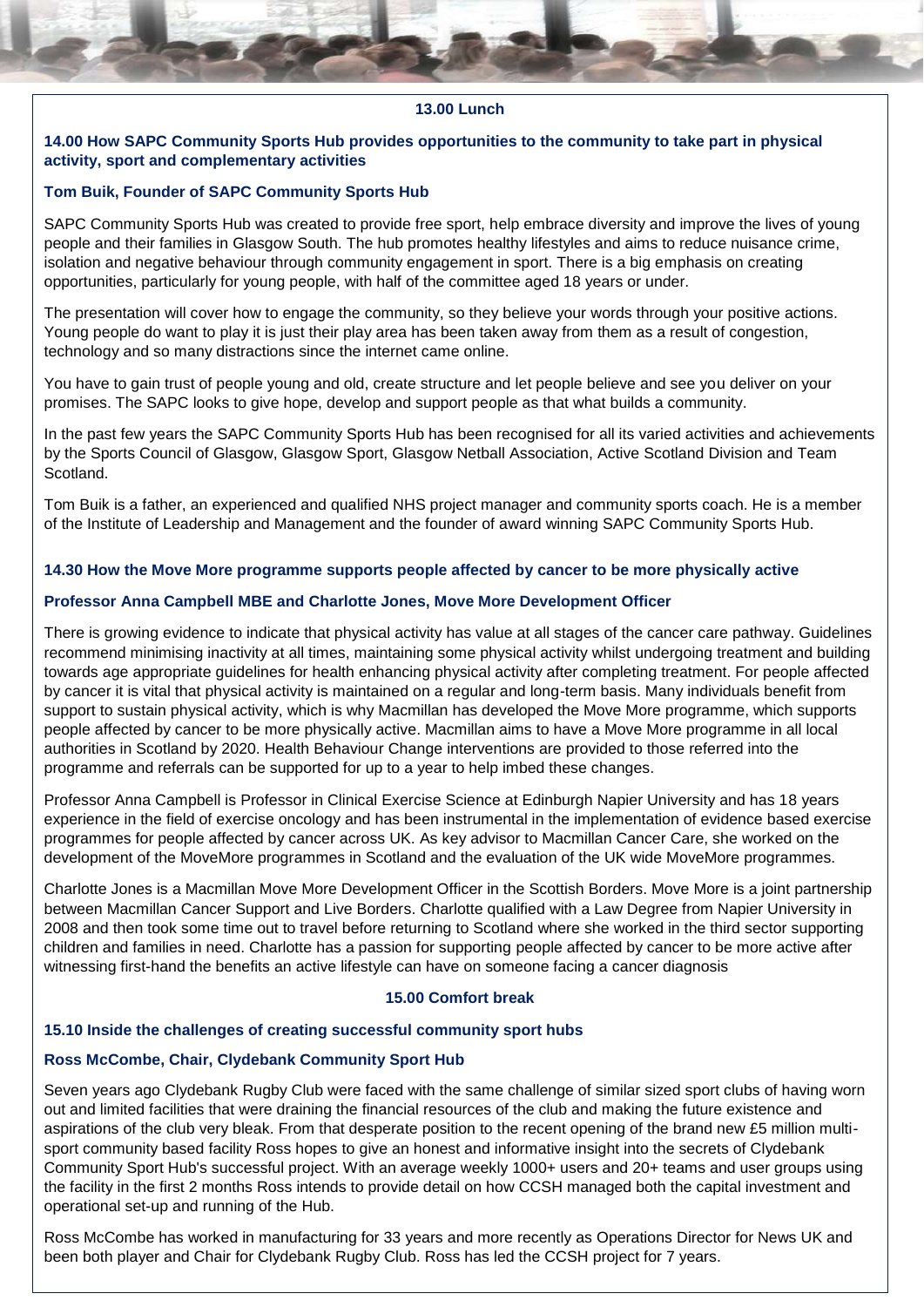









#### **Stew Fowlie, Chief Operating Officer, Scottish Student Sport (SSS)**

Stew leads and manages the delivery of SSS' strategy, including financial planning,

corporate governance, advocacy, and the management of member and partner elationships.

**Mark Pain, ClubSport Aberdeen,** 

**sportscotland**

**Community Leisure UK Scotland**

# **16.15 - 16.30 Summing up/Close**



#### **Sports Marketing Network, the organiser**

Sports Marketing Network is a unique organisation where physical activity and community sports providers can share best practice on how to become vibrant, visible and viable and develop innovative and enterprising enterprises.

We have been described as positive disruptors and we have worked with a wide range of sport, physical activity and community organisations helping them to adapt, change and become better equipped to the changing landscape.

More than 4000 community sports providers from across the have participated in one of our Grow Your Club workshops, benefitted from 1:2:1 consultancy and mentoring, attended one of our conferences, participated in one of our webinars or read one of our Guides, so we have developed an unparalleled knowledge and understanding of the opportunities and challenges for the enterprise and innovation aspects of community sport and physical activity.

Thousands of people involved with community sport and physical activity across the UK and Scandinavia have participated in one of our 'hot topics' conferences covering issues such as Innovation and Enterprise in Community Sport, More Disabled People into Sport, More Girls into Sport and A Healthier Nation through Sport and Physical Activity, to name a few….

To book your place complete registration form below or go to

http://www.smnuk.com/the-role-of-sport-and-physical-activity-conference/